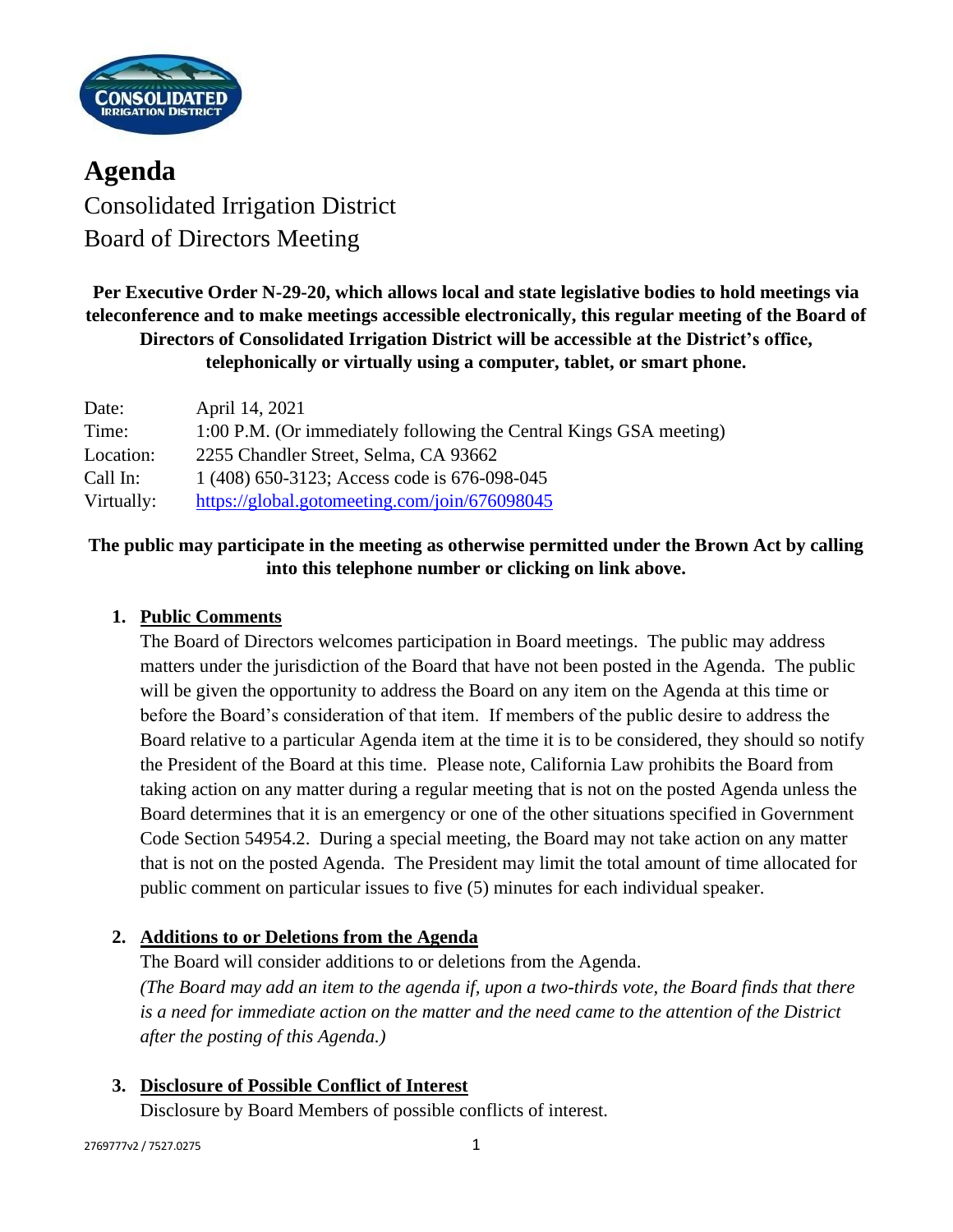### **4. Consent Calendar (Recommend Approval) – Review & Take Action**

- **a.** Approval of March 10, 2021 Board Meeting Minutes
- **b.** Authorize Special Payroll Warrants for May 2021
- **c.** Approval of March 2021 Accounts Payable
- **d.** Approval of March 2021 Accounts Receivable
- **e.** Approval of CID Monthly Budget Report as of March 31, 2021
- **f.** Accept Financial Report as of March 31, 2021

### **5. Correspondence: Items for Board Action**

**a. Kings River Water Association, 2021-2022 Assessment First Installment** Review for possible action the Kings River Water Association 2021-2022 Assessment First Installment for the amount of \$130,851.56.

#### **b. Response to Climate Change**

Review Kings River Water Association Staff Report on Recommendations for an Effective Water Rights Response to Climate Change.

#### **c. Review miscellaneous correspondence for possible action**

#### **6. Manager's Report, Presentation of Items for Board Action and Public Hearings**

#### **a. Water Report**

Review and discuss for possible action: the current water report.

#### **b. SGMA Update**

Receive update on implementation of the Sustainable Groundwater Management Act and provide directions to staff.

#### **c. Report of Land Acquisition Effort**

Receive update and discuss for possible action regarding land acquisition.

#### **d. Projects Update**

Receive update and discuss for possible action: the status of current projects.

#### **7. Grower Groundwater Recharge Program**

Review and consider proposal presented by landowner Jerry Rai regarding grower groundwater recharge program.

#### **8. Board Reports**

Receive reports from individual Board members.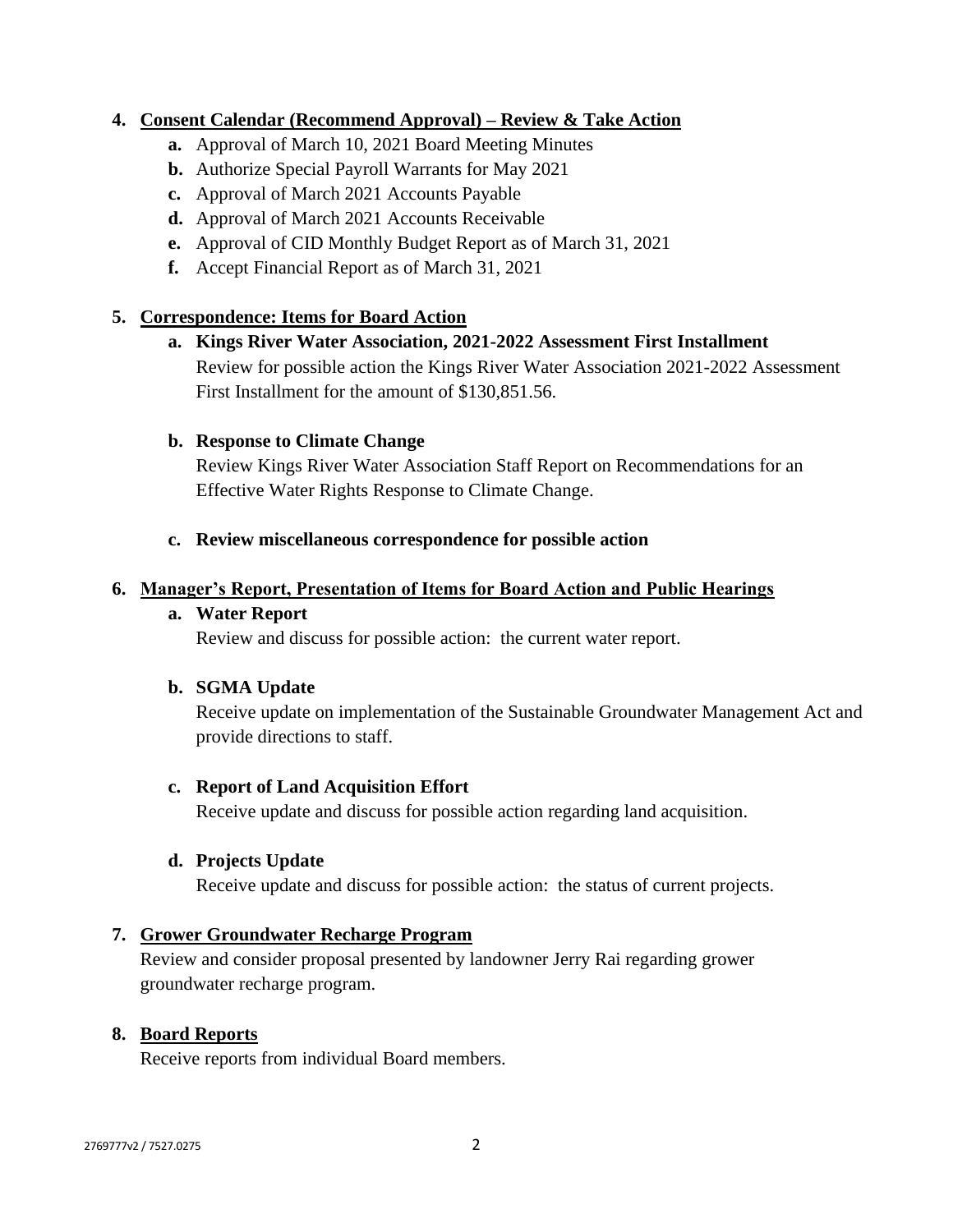# **9. Closed Session Pursuant to Government Code Section 54957.6 – Public Employee Discipline/Dismissal/Release**

Position: Office Manager

## **10. Closed Session Pursuant to Government Code Section 54956.9(d)(1) – Conference with Legal Counsel**

Closed session conference with legal counsel pursuant to Government Code Section 54956.9(d)(1) related to existing litigation:

- *James Irrigation District v. KRWA, et al.* (Fresno County Case number 19CECG00769).
- *State Water Resources Control Board, Division of Water Rights, KRWA Petition for Change Re License No. 11521.*
- *State Water Resources Control Board, Petitions to Revoke or Revise the Declaration of Fully Appropriated Stream Systems with respect to the Kings River System.*
- *State Water Resources Control Board, Semitropic Improvement District of Semitropic Water Storage District v. kings River Water Association et. al; Complaint in Support of Petition to Revise and/or Revoke Declaration of Fully Appropriated Stream System for the Kings River.*

# **11. Closed Session Pursuant to Government Code Section 54956.9(d)(2) – Conference with Legal Counsel**

Conference with legal counsel related to significant exposure to and/or anticipated litigation pursuant to paragraph (2) of subdivision (d) of Government Code Section 54956.9: (1 case)

# **12. Closed Session Pursuant to Government Code Section 54956.8 – Conference with Real Property Negotiator**

Closed session pursuant to Government Code Section 54956.8 related to real property negotiations.

a. Property APN: 345 080 005 Agency Negotiator: Phil Desatoff Negotiating Parties: CID Negotiating Terms and Price

## **13. End of Closed Session – Report from Closed Session**

Disclosure of reportable action, if any, from Closed Session

# **14. Next Scheduled Meetings**

Approve next regular Board Meeting on Wednesday, May 12, 2021 at 1:00 P.M., or immediately following the CKGSA meeting.

# **15. Adjournment**

2769777v2 / 7527.0275 3